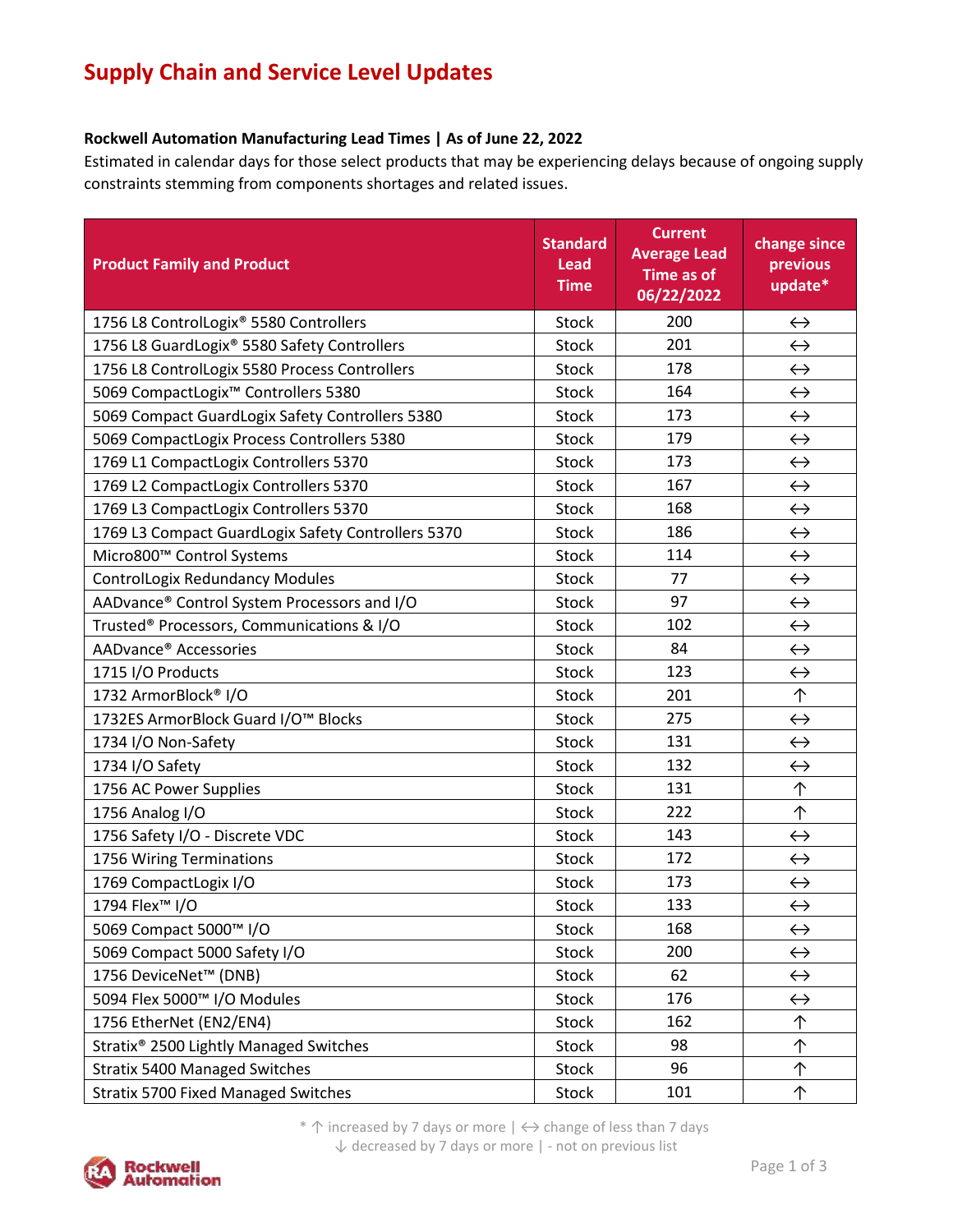## **Supply Chain and Service Level Updates**

| <b>Product Family and Product</b>                           | <b>Standard</b><br>Lead<br><b>Time</b> | <b>Current</b><br><b>Average Lead</b><br>Time as of<br>06/22/2022 | change since<br>previous<br>update* |
|-------------------------------------------------------------|----------------------------------------|-------------------------------------------------------------------|-------------------------------------|
| ArmorStratix <sup>™</sup> 5700 Industrial Ethernet Switches | <b>Stock</b>                           | 147                                                               | 个                                   |
| PanelView <sup>™</sup> 5510 - 07"                           | <b>Stock</b>                           | 105                                                               | $\leftrightarrow$                   |
| PanelView 5510 - 07" W                                      | <b>Stock</b>                           | 105                                                               | $\leftrightarrow$                   |
| PanelView 5510 - 09" W                                      | <b>Stock</b>                           | 194                                                               | $\leftrightarrow$                   |
| PanelView 5510 - 10"                                        | Stock                                  | 194                                                               | $\leftrightarrow$                   |
| PanelView 5510 - 12" W                                      | Stock                                  | 194                                                               | $\leftrightarrow$                   |
| PanelView 5510 - 15"                                        | <b>Stock</b>                           | 105                                                               | $\leftrightarrow$                   |
| PanelView 5510 - 19"                                        | <b>Stock</b>                           | 105                                                               | $\leftrightarrow$                   |
| PanelView 5310 - 06"                                        | <b>Stock</b>                           | 97                                                                | $\leftrightarrow$                   |
| PanelView 5310 - 07" W                                      | <b>Stock</b>                           | 105                                                               | $\leftrightarrow$                   |
| PanelView 5310 - 09" W                                      | <b>Stock</b>                           | 194                                                               | $\leftrightarrow$                   |
| PanelView 5310 - 10"                                        | <b>Stock</b>                           | 196                                                               | $\leftrightarrow$                   |
| PanelView 5310 - 12" W                                      | <b>Stock</b>                           | 196                                                               | $\leftrightarrow$                   |
| PanelView Plus 7 Performance - 07"                          | <b>Stock</b>                           | 112                                                               | $\leftrightarrow$                   |
| PanelView Plus 7 Performance - 09" W                        | <b>Stock</b>                           | 173                                                               | $\leftrightarrow$                   |
| PanelView Plus 7 Performance - 10"                          | <b>Stock</b>                           | 112                                                               | $\leftrightarrow$                   |
| PanelView Plus 7 Performance - 12" W                        | Stock                                  | 104                                                               | $\leftrightarrow$                   |
| PanelView Plus 7 Performance - 15"                          | <b>Stock</b>                           | 120                                                               | $\leftrightarrow$                   |
| PanelView Plus 7 Performance - 19"                          | Stock                                  | 106                                                               | $\leftrightarrow$                   |
| PanelView Plus 7 Standard - 04" W                           | <b>Stock</b>                           | 67                                                                | $\leftrightarrow$                   |
| PanelView Plus 7 Standard - 06"                             | <b>Stock</b>                           | 66                                                                | $\leftrightarrow$                   |
| PanelView Plus 7 Standard - 07"                             | <b>Stock</b>                           | 71                                                                | $\leftrightarrow$                   |
| PanelView Plus 7 Standard - 09" W                           | <b>Stock</b>                           | 63                                                                | $\leftrightarrow$                   |
| PanelView Plus 7 Standard - 10"                             | <b>Stock</b>                           | 77                                                                | $\leftrightarrow$                   |
| PanelView Plus 7 Standard - 12" W                           | <b>Stock</b>                           | 77                                                                | $\leftrightarrow$                   |
| PanelView Plus 7 Standard - 15"                             | <b>Stock</b>                           | 85                                                                | $\leftrightarrow$                   |
| FactoryTalk <sup>®</sup> Historian Machine Ed               | <b>Stock</b>                           | 209                                                               | $\leftrightarrow$                   |
| Kinetix <sup>®</sup> 5700 Servo Drives                      | Stock                                  | 225                                                               | $\leftrightarrow$                   |
| Kinetix 5500 Servo Drives                                   | Stock                                  | 146                                                               | 个                                   |
| Kinetix 5500/5700 Accessories                               | Stock                                  | 68                                                                | $\leftrightarrow$                   |
| Kinetix 5300 Servo Drives                                   | Stock                                  | 159                                                               | 个                                   |
| Kinetix 5100 Servo Drives                                   | Stock                                  | 131                                                               | $\leftrightarrow$                   |
| Kinetix VP-Series Servo Motors                              | Stock                                  | 76                                                                | 个                                   |
| Kinetix VPC Servo Motors                                    | Stock                                  | 124                                                               | $\leftrightarrow$                   |
| Kinetix MP-Series Servo Motors                              | Stock                                  | 55                                                                | ↓                                   |
| Kinetix MPS/VPS Stainless Steel Servo Motors                | Stock                                  | 74                                                                | 个                                   |
| Kinetix TL-Series Servo Motors                              | Stock                                  | 113                                                               | 个                                   |
| Linear Actuators (VPAR, MPAR, MPAI, LDC)                    | Stock                                  | 55                                                                | $\leftrightarrow$                   |

\*  $\uparrow$  increased by 7 days or more  $| \leftrightarrow$  change of less than 7 days ↓ decreased by 7 days or more | - not on previous list